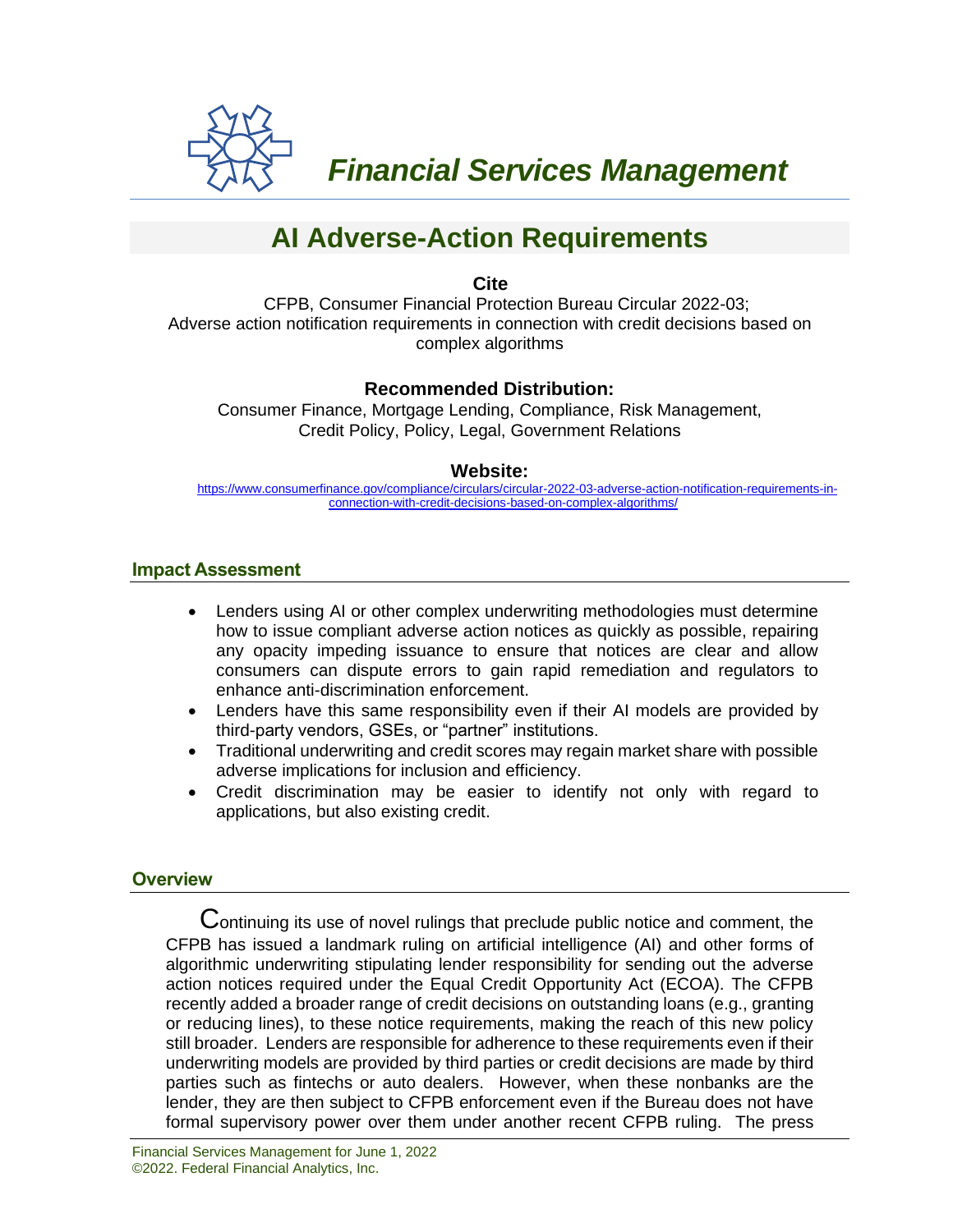release accompanying the circular also includes more sweeping statements about broader fair-lending compliance obligations when using these underwriting systems.

#### **Impact**

In 2021, the federal banking agencies took a tentative step towards addressing AI-related risks, issuing a request for information (RFI) on numerous prudential and consumer-protection issues.<sup>1</sup> The RFI notes challenges to ensuring fair-lending compliance and issuing adverse action notices but expresses no opinion on the extent of these challenges nor on how they might be addressed.

Now, the CFPB's sweeping action essentially answers the RFI's questions and, by virtue of the agency's interpretation of its authority over nonbanks<sup>2</sup> and the reach of its UDAAP standards<sup>3</sup> has also made it clear that immediate steps to adhere to its edicts are essential to avoid legal and reputational risk. Lenders might ultimately prevail in such cases due to the unusual nature of the CFPB's rulings, but considerable damage to them could be done along the way.

However, it is likely to prove difficult for lenders to implement new underwriting methodologies quickly to comply with the CFPB's requirements. As detailed below, the circular essentially prohibits use of any underwriting system that does not permit a lender to generate a meaningful adverse action notice. Some AI-user creditors do issue these notices, but the Bureau believes many are "ad hoc" and cannot be rigorously validated. Adverse-action notices may now also not meet the CFPB's standards if lenders depend on GSE automated-underwriting models that are not always transparent to lenders.

The circular also states that a creditor's inability to understand an underwriting methodology is no excuse for failure to provide adverse action notices. This is meant to ensure that lenders who deploy third-party underwriting systems take responsibility for models or methodologies even if these are not their own. The banking agencies have proposed a rule that would holds banks responsible for consumer compliance regardless of the extent to which they otherwise rely on a third-party vendor or "partner".<sup>4</sup> The CFPB's circular applies this standard now not only to banks, but also to all creditors under both its direct jurisdiction and its view of the reach of its enforcement powers. As a result, creditors may now demand far more of third-party providers, forcing these vendors to enhance model transparency, improve validation, and perhaps also release information now deemed proprietary.

The reach of these new requirements is also broader than many lenders may anticipate. Under another recent Bureau action, notices are now required not only with regard to application denials, but also to changes to existing credit obligations (e.g., lines) that are costly to the borrower.

One of the reasons Congress initially enacted the adverse notice requirement is the view that underwriting clarity improves market competition by enhancing the ability

<sup>1</sup> See **AI,** *Financial Services Management***,** April 5, 2021.

<sup>2</sup> See **CONSUMER41,** *Financial Services Management*, April 27, 2022.

<sup>3</sup> See **CONSUMER39,** *Financial Services Management*, March 22, 2022.

<sup>4</sup> See **VENDOR9,** *Financial Services Management*, July 21, 2021.